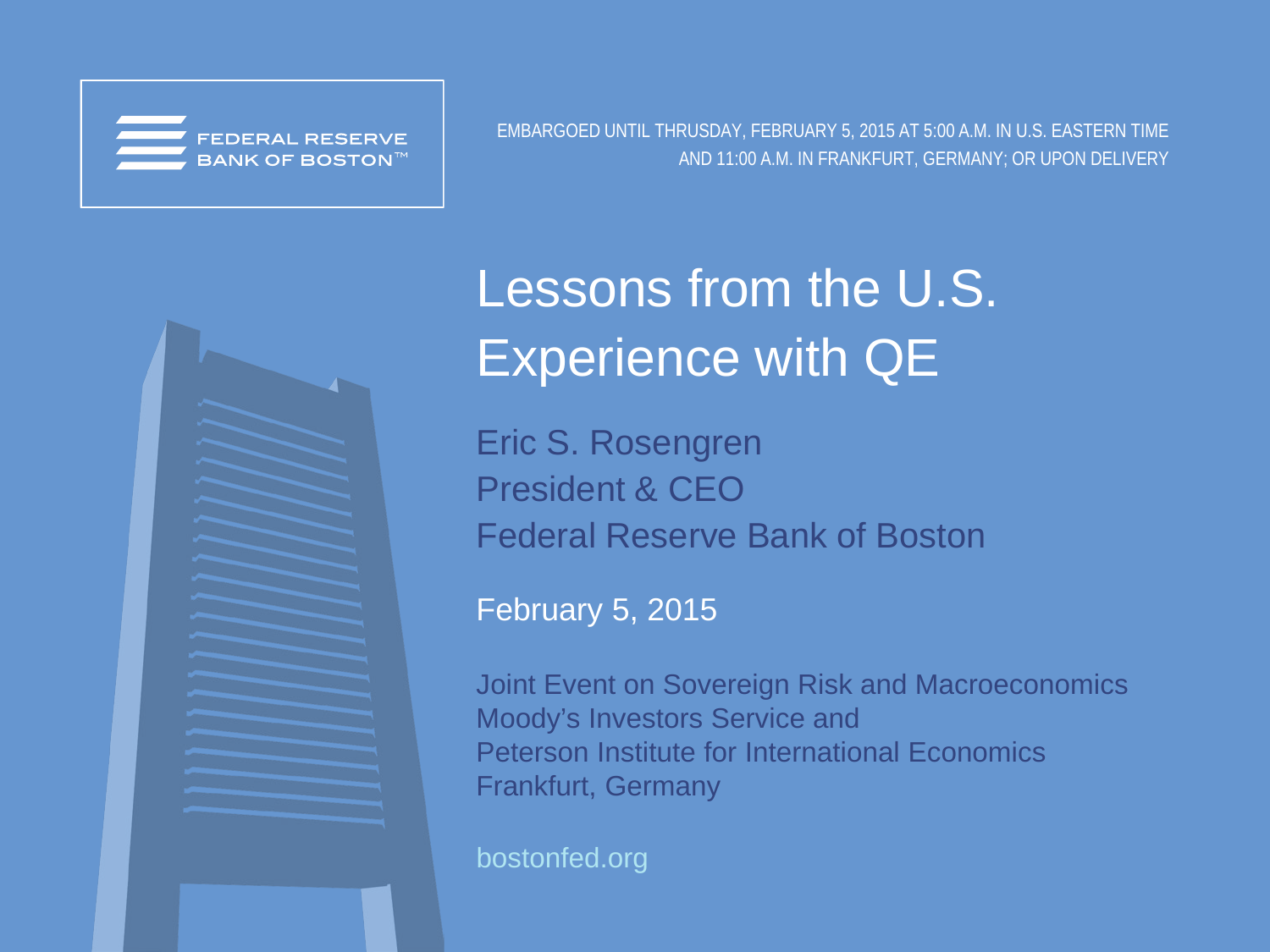### Federal Reserve Experience with QE

- ▶ Too soon to make a full assessment in the U.S. – full evaluation will require a successful return to a normalized monetary policy
- ▶ While the tapering process is complete, we still are a long way from normalizing either shortterm interest rates or our balance sheet
- ▶ However, it is still appropriate to evaluate which design features were effective, and which were less successful in achieving our monetary policy goals
- ▶ An important lesson is that the communications strategy is equally important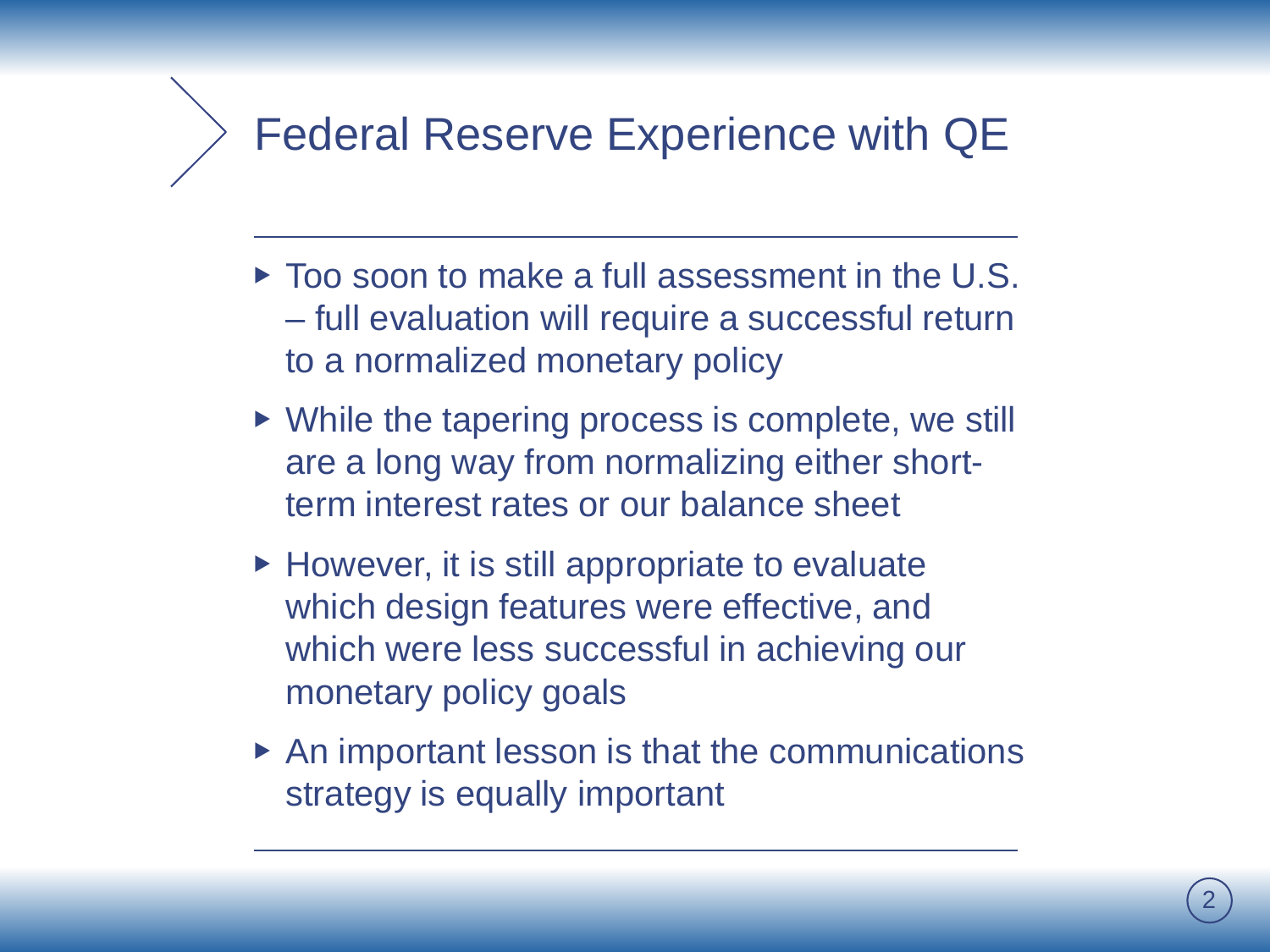### Central Bank Differences

- ▶ Important caveat institutional, structural and governance differences across central banks can make comparisons of policy actions difficult
- ▶ An important difference between the Fed in the U.S. and most central banks in developed countries is the Federal Reserve's dual mandate (maximum sustainable employment as well as stable prices)
- ▶ Another important difference involves restrictions on securities the Fed can purchase – we are limited to securities that have the full backing of the U.S. government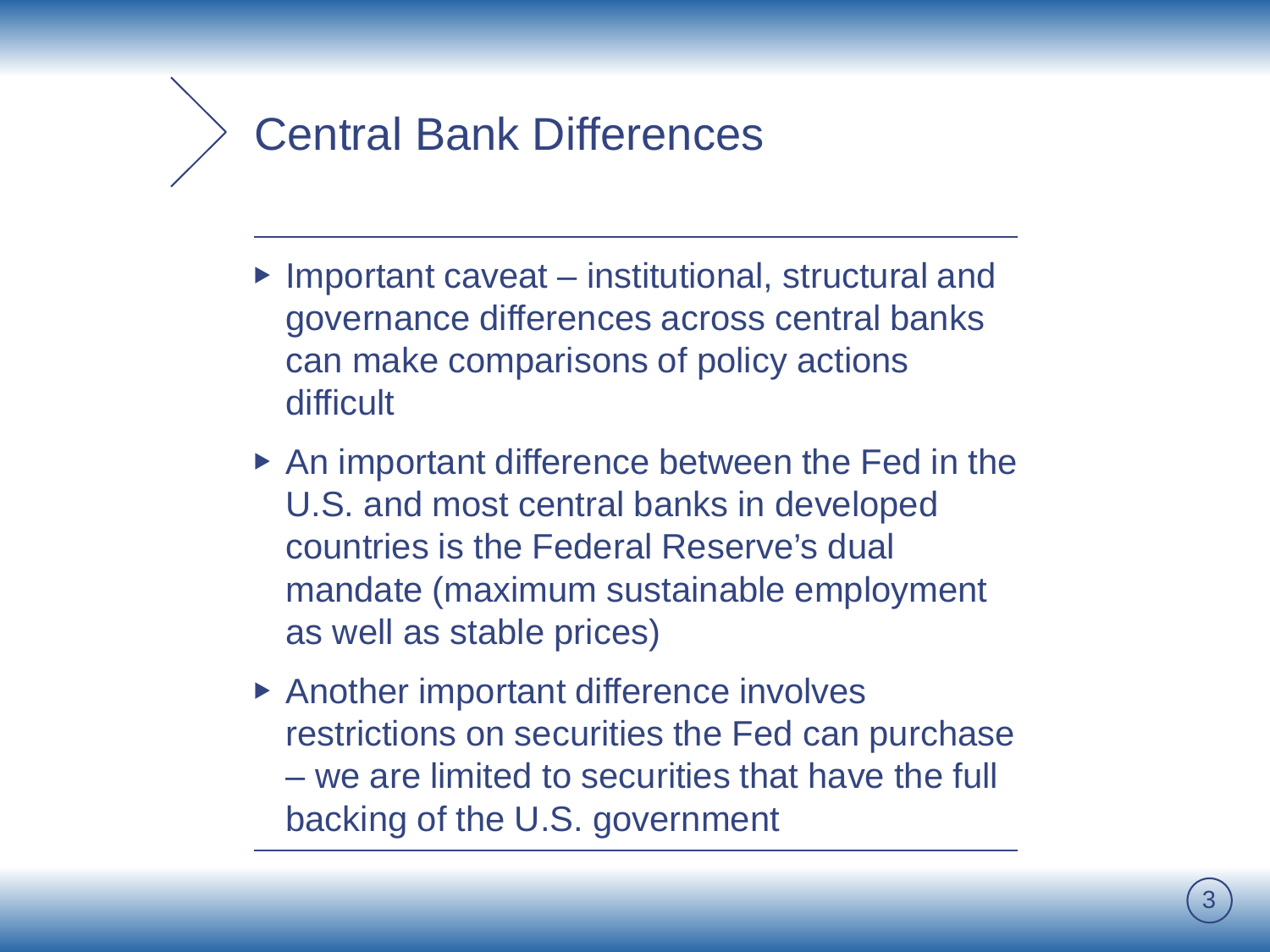### Role of Energy Shocks

- ▶ Oil supply shocks have been associated with major monetary policy changes before
- ▶ Negative oil shock factored into failure to control inflation in the U.S. in the 1970s
	- ▶ Former Chairman Volcker is recognized for taking forceful action and ultimately taming inflation
- $\triangleright$  Positive oil shock now mirror image of the problem in the 1970s
	- ▶ Failure to quickly address a significant undershooting of inflation targets could potentially leave economies stagnant at the zero lower bound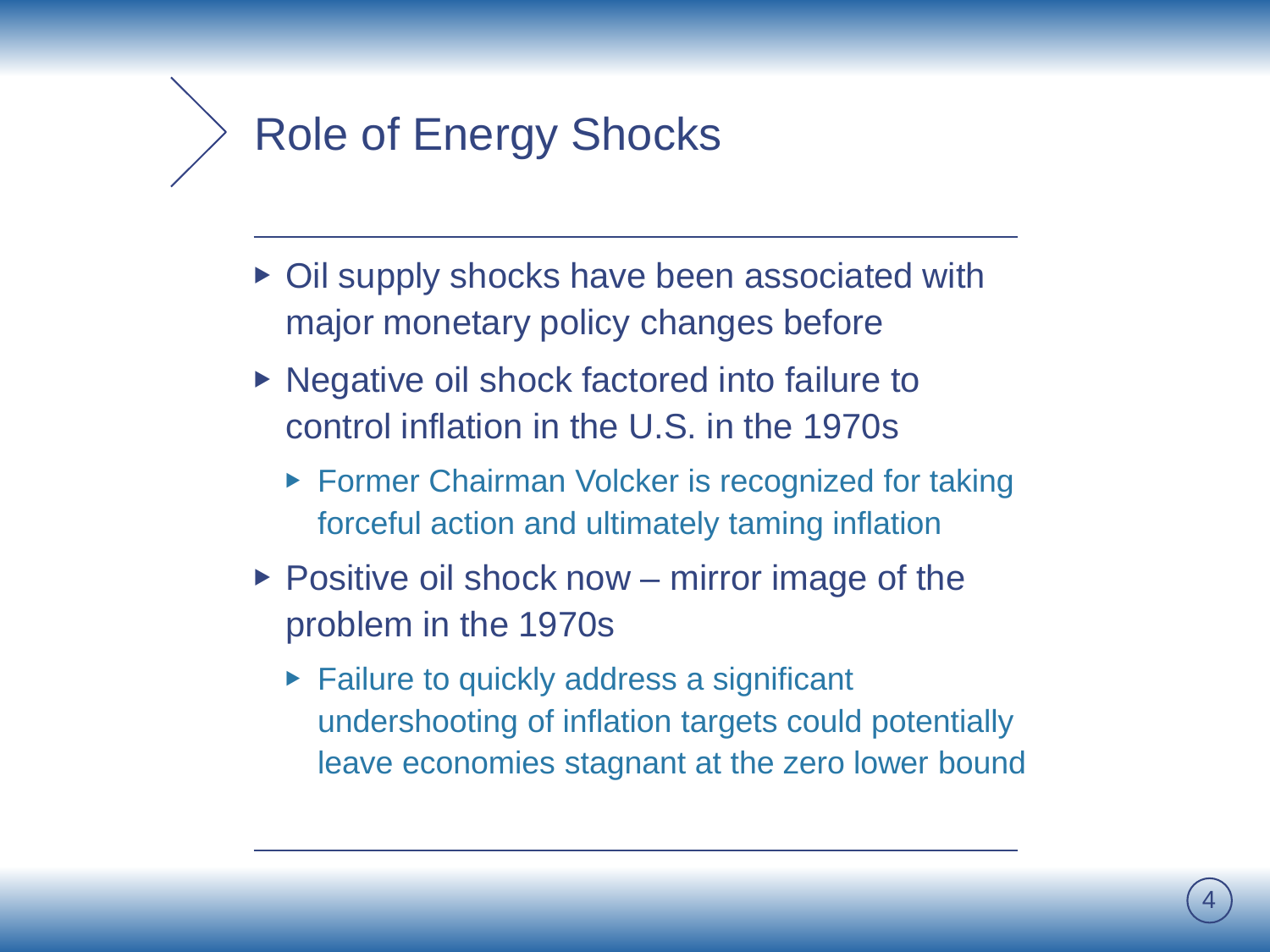### Lessons Learned

- ▶ Significant *under*shooting of the inflation target should be treated with the same policy urgency as a significant *over*shooting
- ▶ *Open-ended* quantitative easing tied to policy goals is likely to be much more effective than limited quantitative easing programs
- ▶ Clarity on monetary policy communications is difficult to achieve, but critically important for the success of the program
- ▶ Communication is as critical to how we *normalize* policy as it is to how we *initiate* quantitative easing policies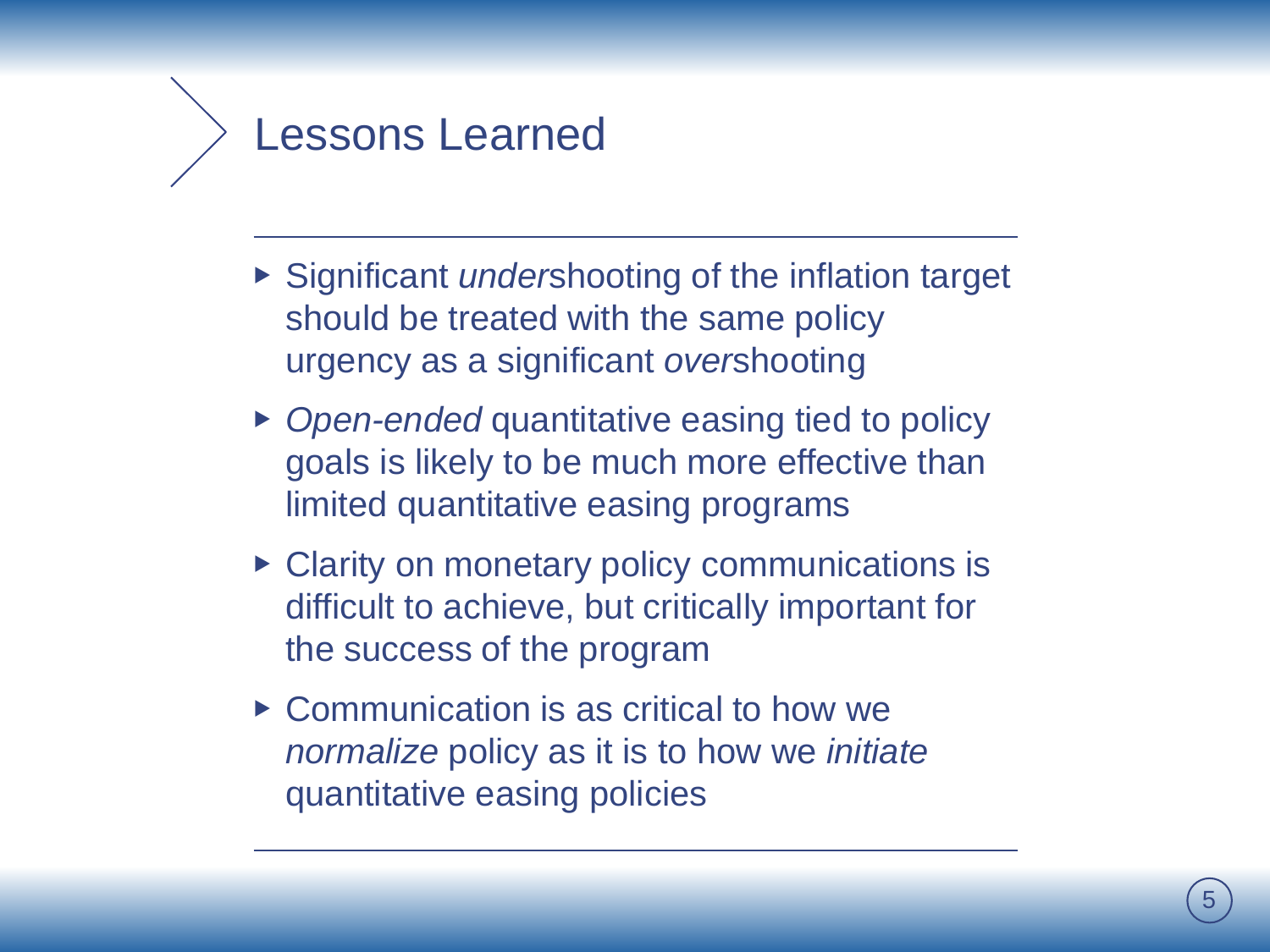### Figure 1: Monetary Policy: Large-Scale Asset Purchase Programs – QE1, QE2, QE3, and Operation Twist

| Program                                                   | <b>Announcement Date</b> | <b>Targeted End Date</b>                                                                       | <b>Targeted Total Purchase</b>                                                                             | <b>Composition of Purchases</b>                                          | Program Details as Announced                                                                                                                                                                                               |
|-----------------------------------------------------------|--------------------------|------------------------------------------------------------------------------------------------|------------------------------------------------------------------------------------------------------------|--------------------------------------------------------------------------|----------------------------------------------------------------------------------------------------------------------------------------------------------------------------------------------------------------------------|
| <b>Quantitative Easing 1</b><br>(QE1)                     | November 25, 2008        | <b>Over Several Quarters</b>                                                                   | Agency Debt: Up to \$100 bil<br>Agency MBS: Up to \$500 bil                                                | <b>Agency Debt and</b><br><b>Agency MBS</b>                              | Purchase up to \$100 bil of agency debt and<br>up to \$500 bil of agency MBS. Purchases<br>expected to take place over several quarters.                                                                                   |
|                                                           | March 18, 2009           | <b>Treasury Securities:</b><br>September 30, 2009<br>Agency Debt and MBS:<br>December 31, 2009 | Agency Debt: Additional \$100 bil<br>Agency MBS: Additional \$750 bil<br>Longer-Term Treasuries: \$300 bil | Agency Debt, Agency MBS<br>and Longer-Term Treasury<br><b>Securities</b> | Total purchases of agency MBS will now be to<br>up to \$1.25 trillion, and agency debt up to<br>\$200 bil. Purchase up to \$300 bil of longer-<br>term Treasury securities over next 6 months.                             |
| <b>Quantitative Easing 2</b><br>(QE2)                     | November 3, 2010         | June 30, 2011                                                                                  | \$600 bil                                                                                                  | <b>Longer-Term Treasury</b><br><b>Securities</b>                         | Purchase \$600 bil of longer-term Treasury<br>securities by the end of the second quarter of<br>2011, a pace of about \$75 bil per month.                                                                                  |
| <b>Maturity Extension</b><br>Program<br>(Operation Twist) | September 21, 2011       | June 30, 2012                                                                                  | \$400 bil                                                                                                  | <b>Longer-Term Treasury</b><br>Securities <sup>1</sup>                   | Purchase, by the end of June 2012, \$400 bil<br>of Treasury securities with remaining<br>maturities of 6-30 years and sell an equal<br>amount of Treasury securities with remaining<br>maturities of 3 years or less.      |
|                                                           | June 20, 2012            | December 31, 2012                                                                              | <b>Amount Limited by Remaining</b><br>Shorter-Term Treasury Securities <sup>1</sup>                        | Longer-Term Treasury<br>Securities <sup>1</sup>                          | Purchase Treasury securities with remaining<br>maturities of 6-30 years at the current pace<br>and sell or redeem an equal amount of<br>Treasury securities with remaining maturities<br>of approximately 3 years or less. |
| <b>Quantitative Easing 3</b><br>(QE3)                     | September 13, 2012       | None Given                                                                                     | None Given                                                                                                 | Agency MBS and Longer-<br><b>Term Treasury Securities</b>                | Purchase agency MBS at pace of \$40 bil per<br>month and continue Twist through yearend,<br>increasing holdings of longer-term securities<br>in aggregate by \$85 bil.                                                     |
|                                                           | December 12, 2012        | None Given                                                                                     | None Given                                                                                                 | Agency MBS and Longer-<br><b>Term Treasury Securities</b>                | Purchase agency MBS at a pace of \$40 bil<br>per month and longer-term Treasury securities<br>initially at a pace of \$45 bil per month after<br>Twist ends at yearend.                                                    |

<sup>1</sup>Shorter-term Treasury securities are sold or redeemed while an equal amount of longer-term Treasury securities are purchased, resulting in no net increase in balance-sheet size.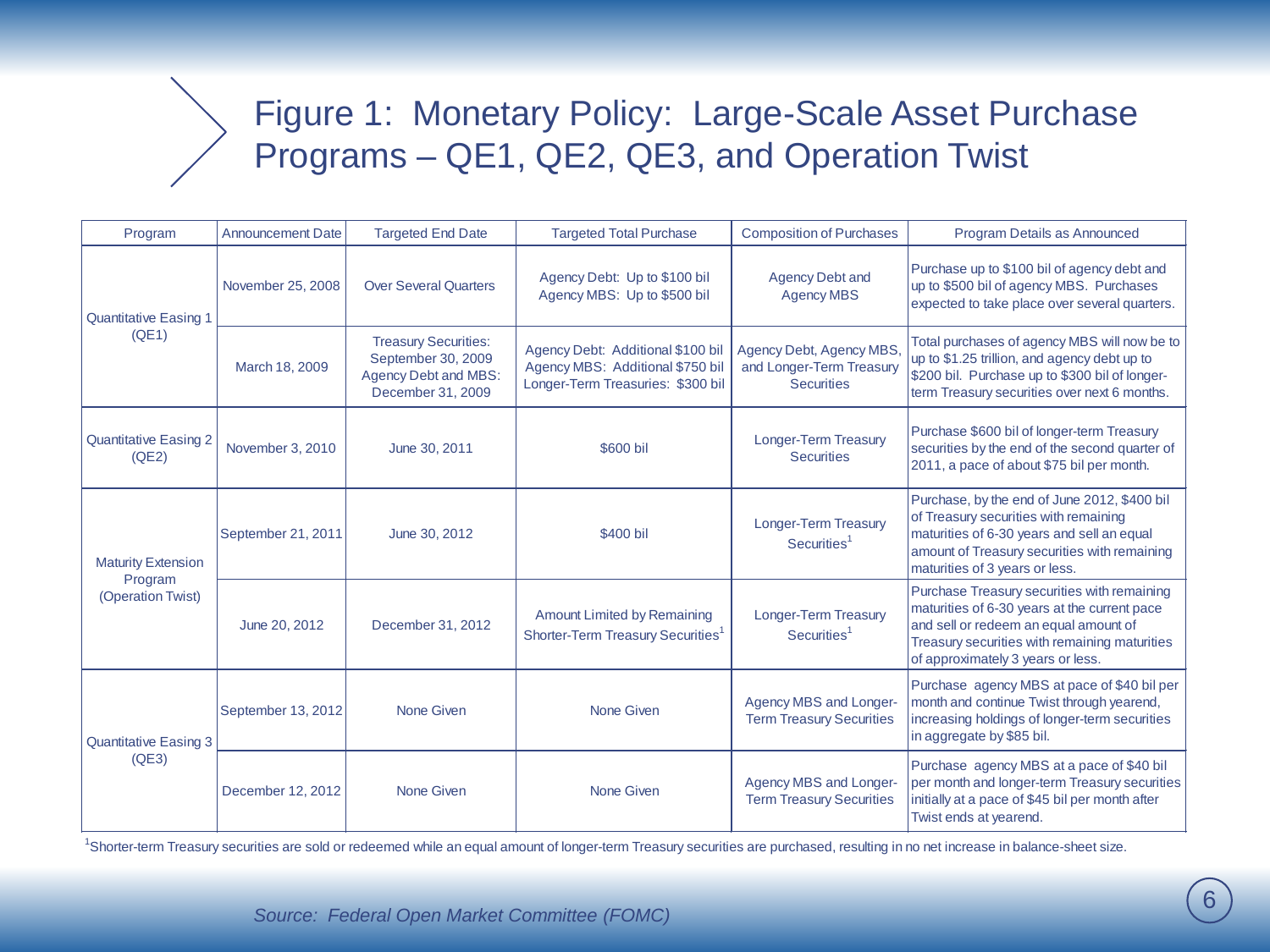### Figure 2: Federal Reserve System Assets January 2007 - December 2014

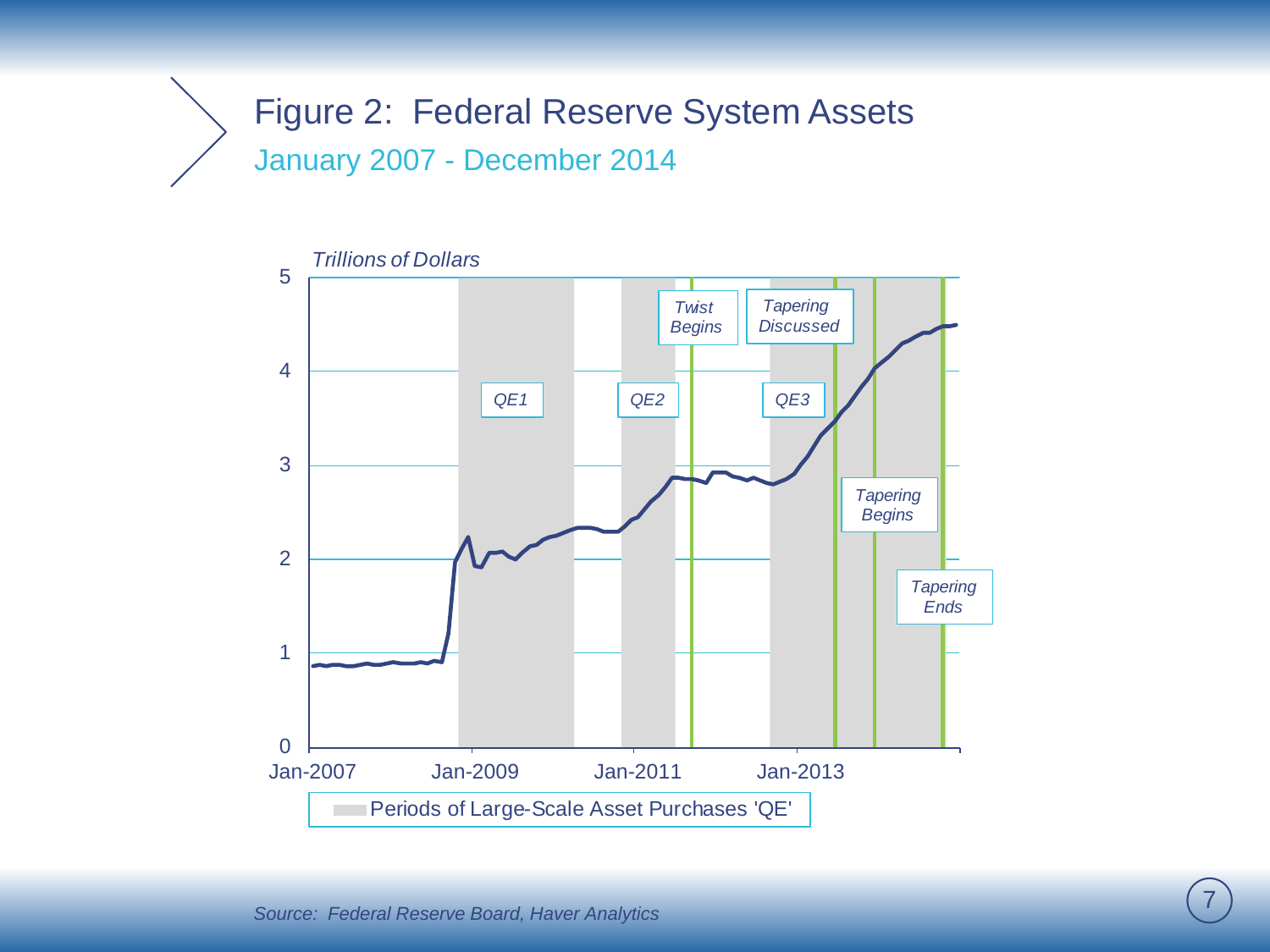#### Figure 3: Federal Reserve System Assets January 2007 - December 2014

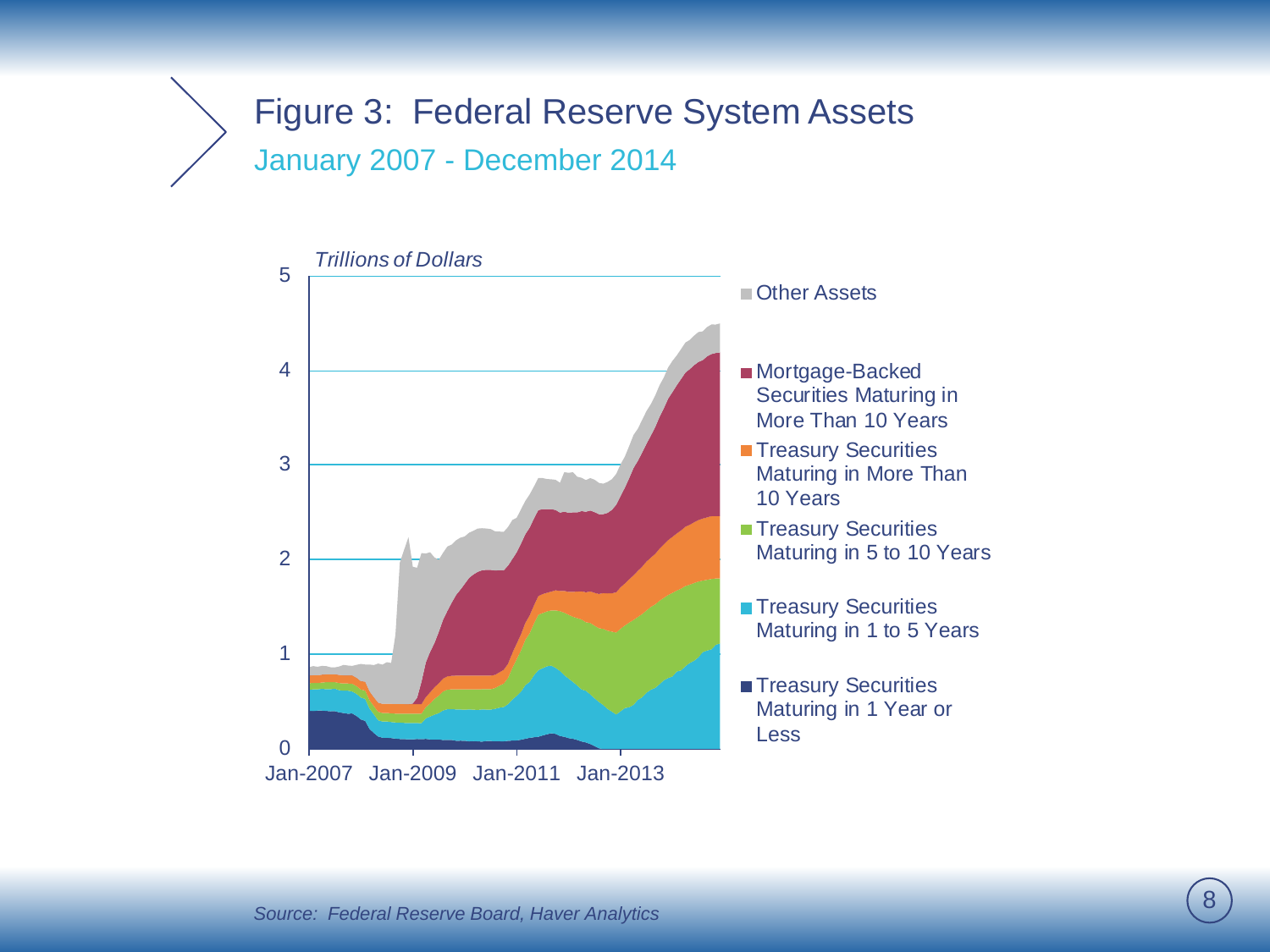### Impact of Programs

- ▶ Event Studies Gagnon, Raskin, Remache and Sack (2011), Hancock and Passmore (2011), Hamilton and Wu (2010), Krishnamurthy and Vissing-Jorgensen (2011)
- ▶ Imprecisely estimated, but roughly a 20-25 basis point reduction in long-term rates associated with a purchase of \$500 billion in long-term assets
	- ▶ Numerous Federal Reserve officials were publicly discussing possible policy options
	- ▶ Timing of *exactly when the market came to expect* a new program is hard to pinpoint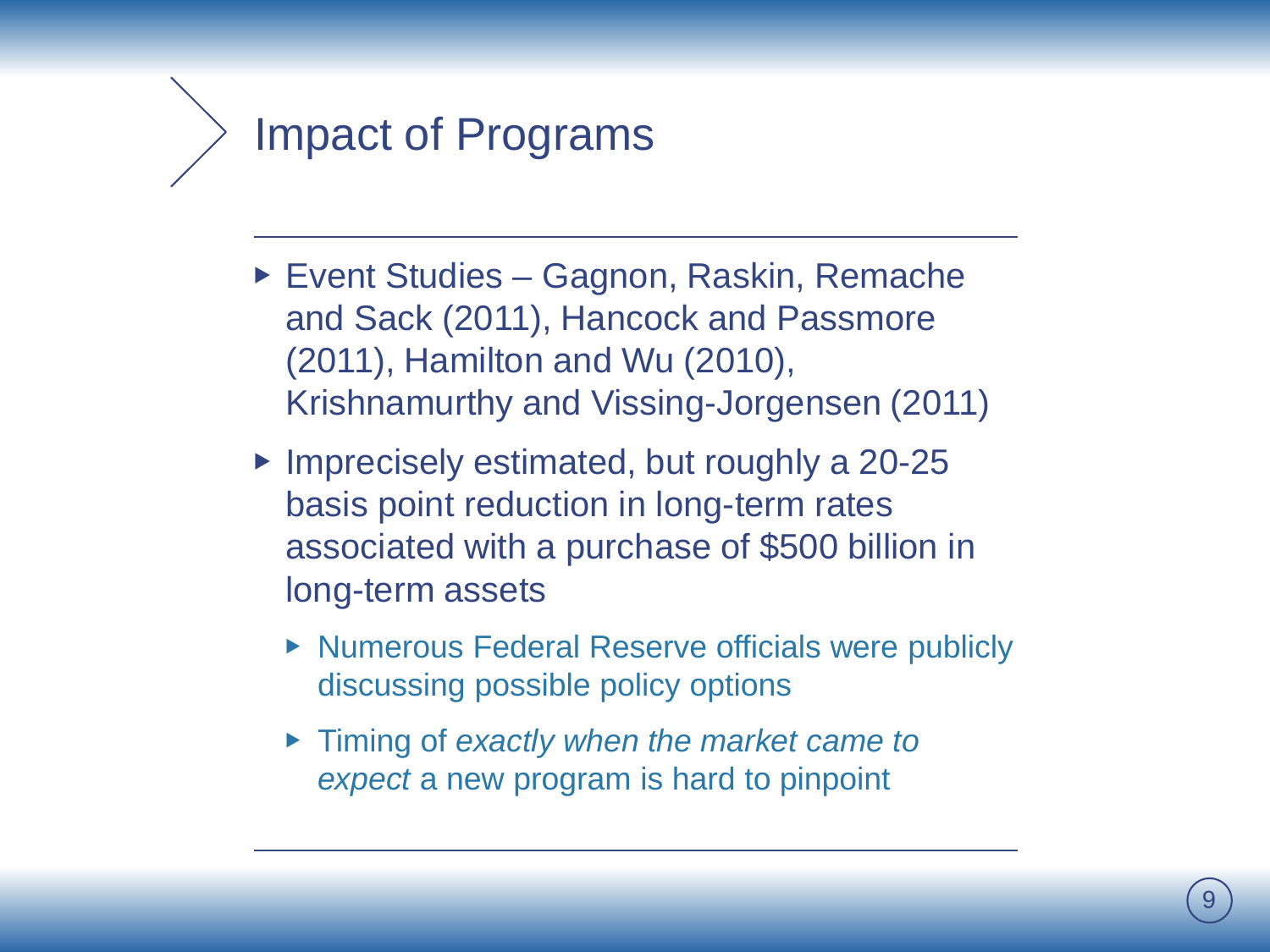## Broader Impact

- ▶ Statements at various times emphasized that program would:
	- ▶ "Put downward pressure on longer-term interest rates"
	- ▶ "Support mortgage markets"
- ▶ Examine broad differences in QE2 and QE3 impact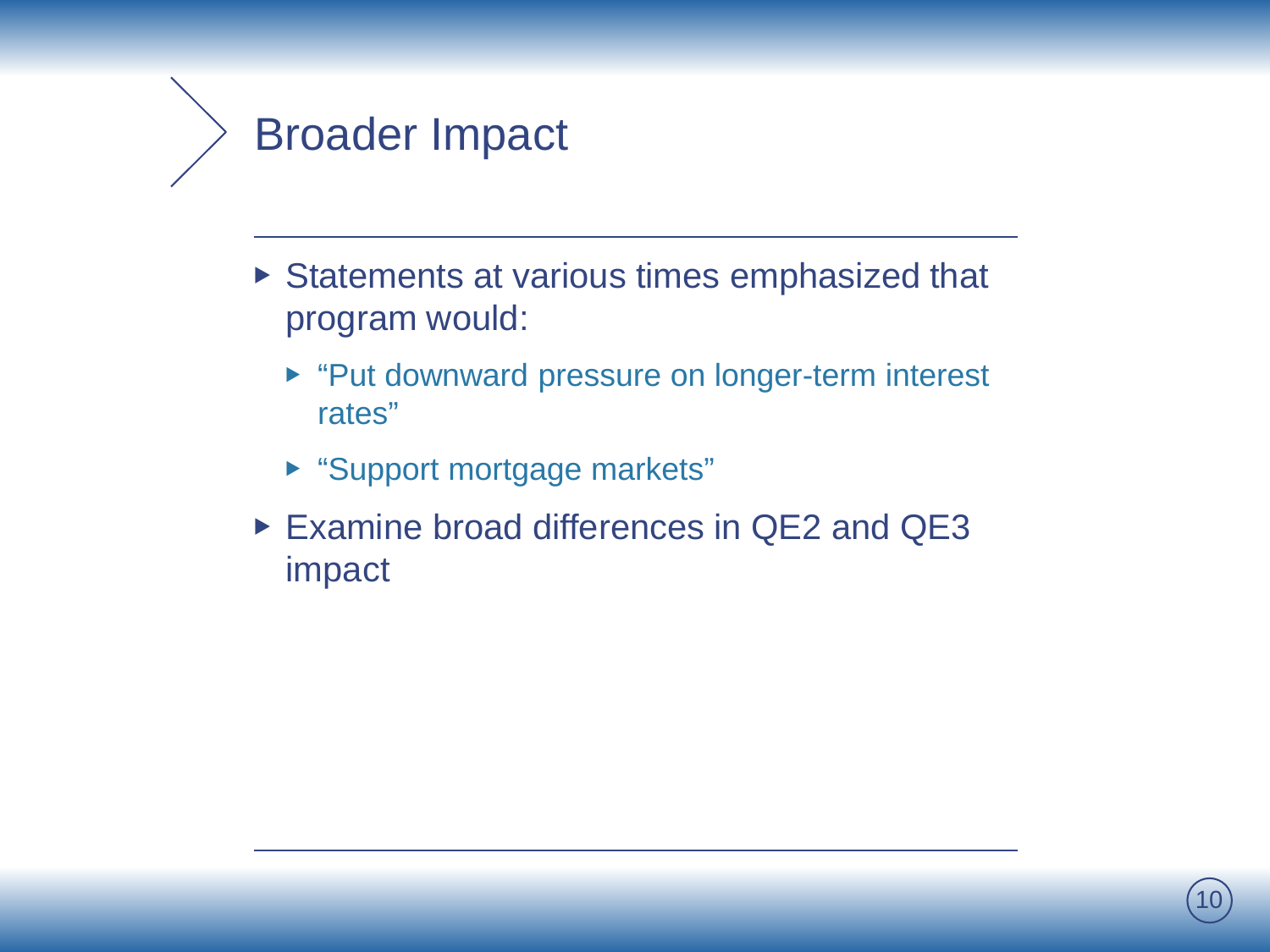#### Figure 4: Quantitative Easing Announcements and Ten-Year Treasury Yields

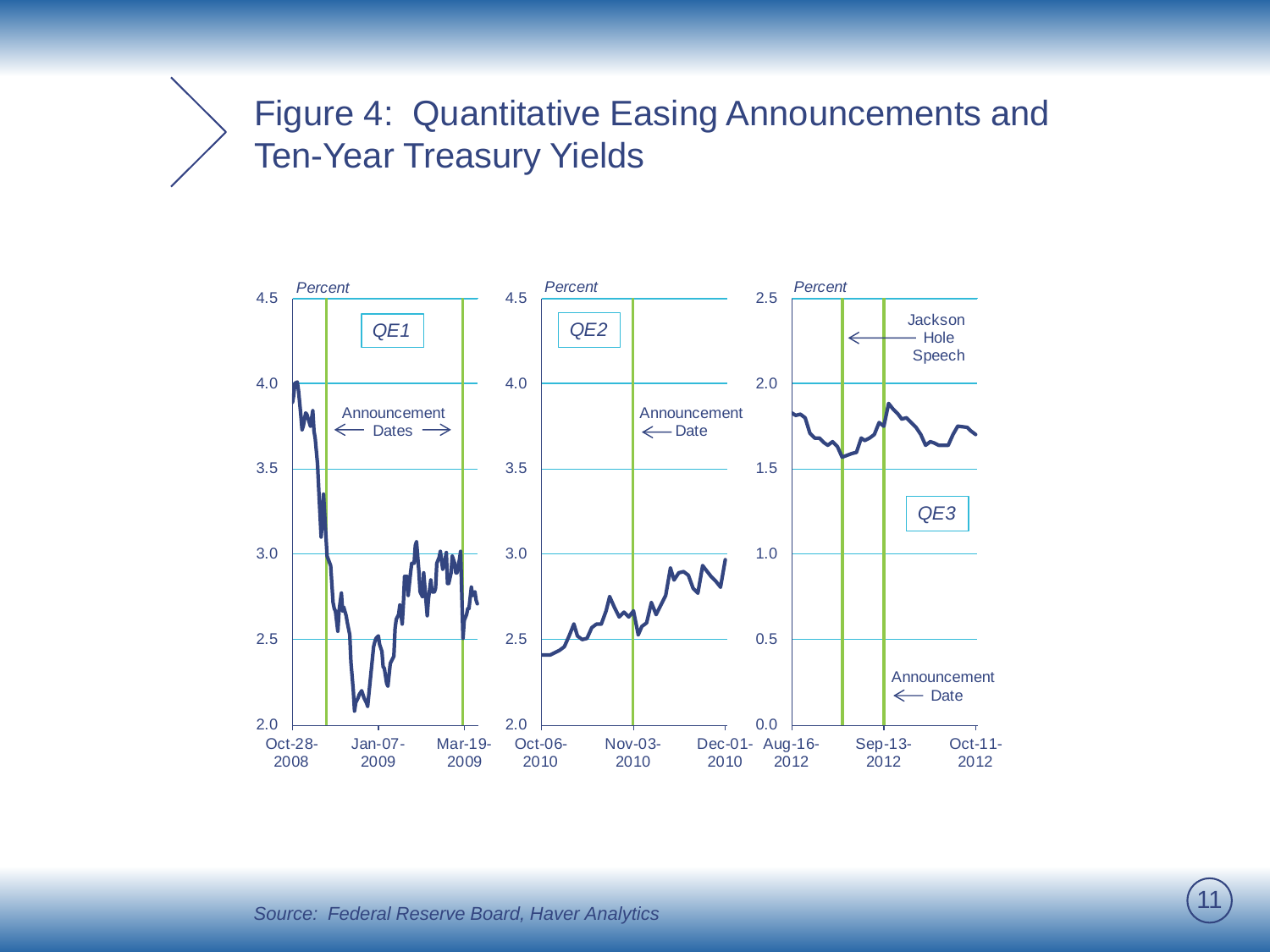

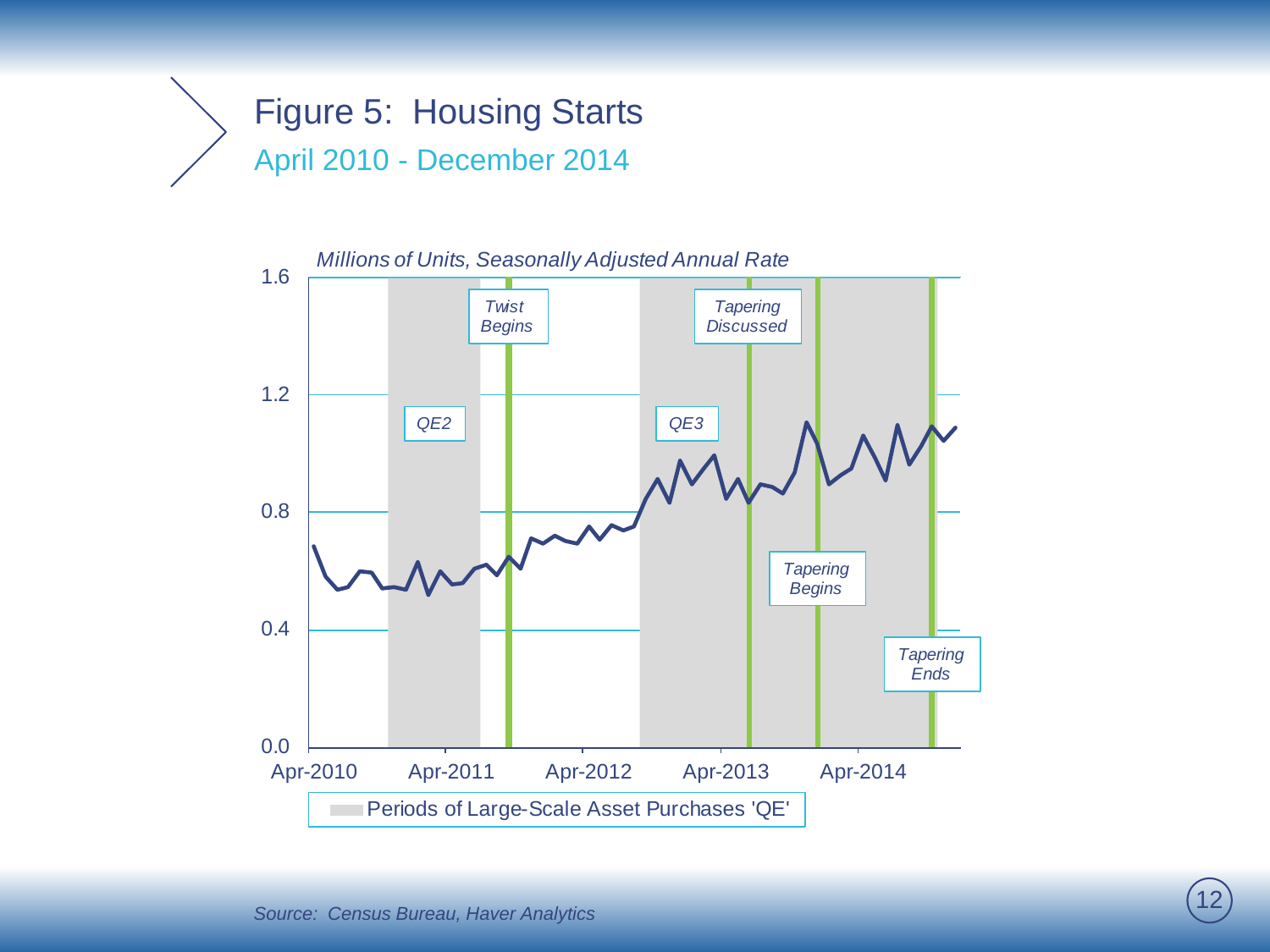Figure 6: U.S. House Price Index April 2010 - November 2014



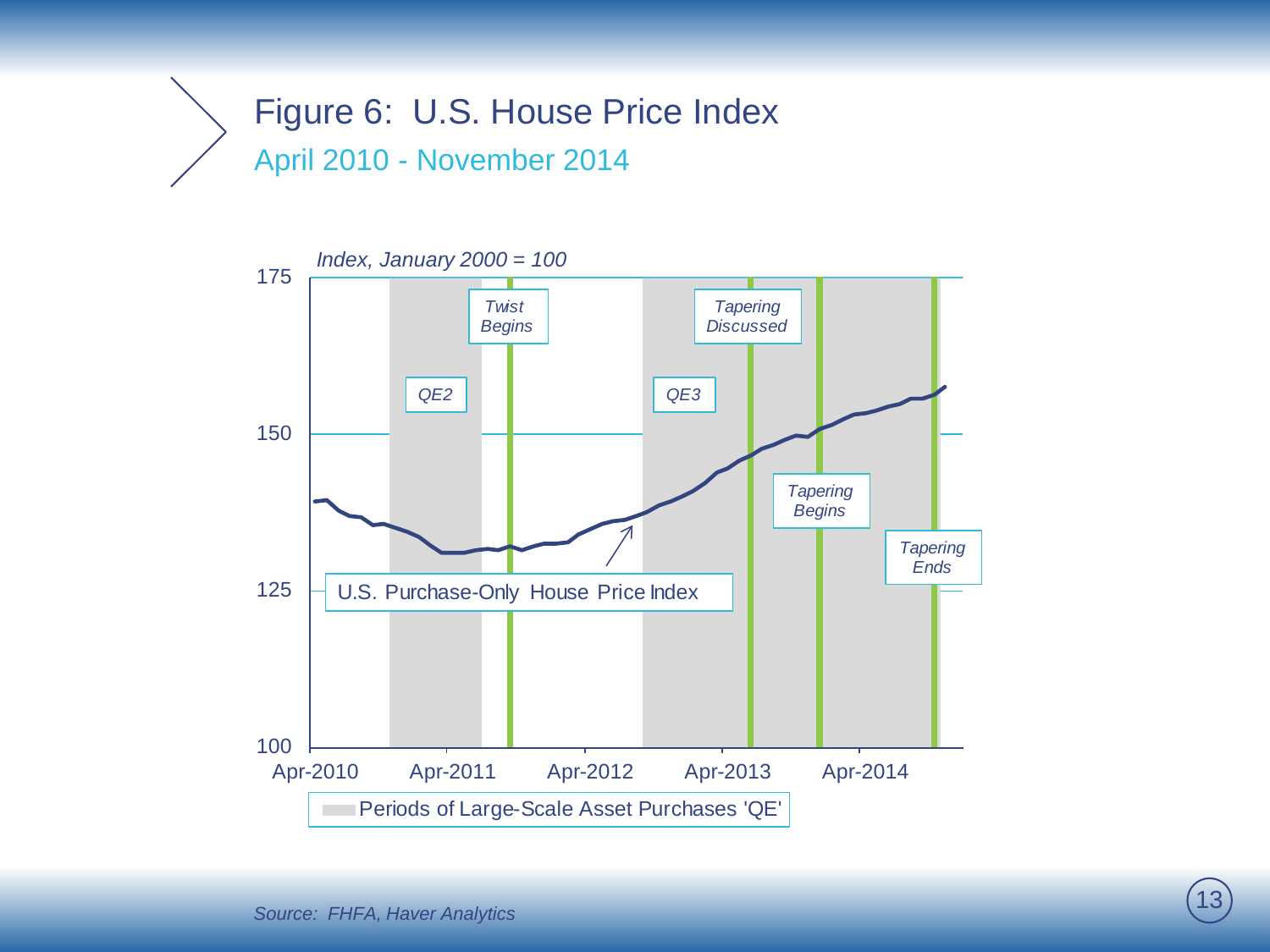#### Figure 7: Auto and Light-Weight Truck Sales April 2010 - December 2014

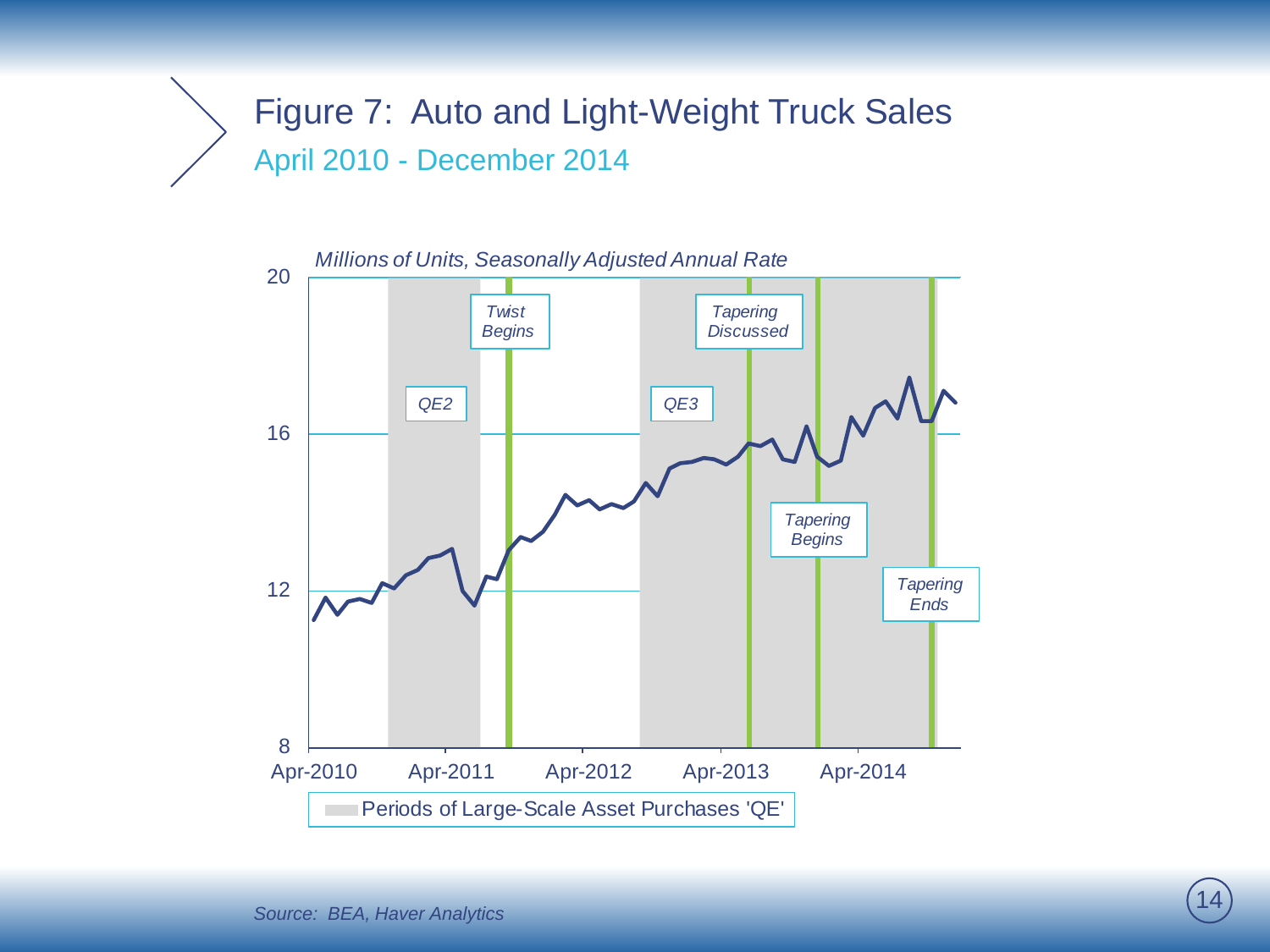### Figure 8: S&P 500 Composite Stock Price Index April 2010 - December 2014

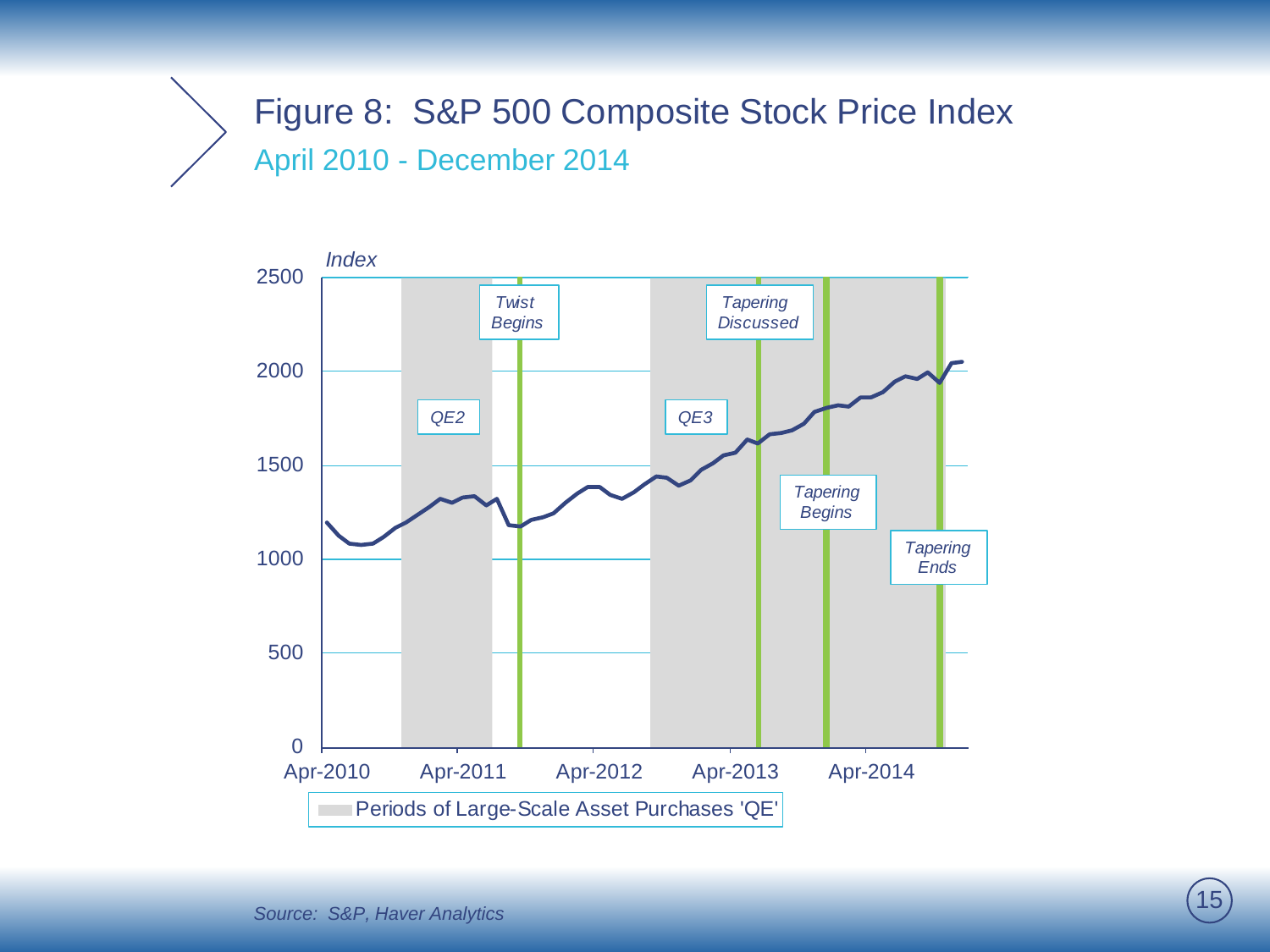### Figure 9: Civilian Unemployment Rate April 2010 - December 2014

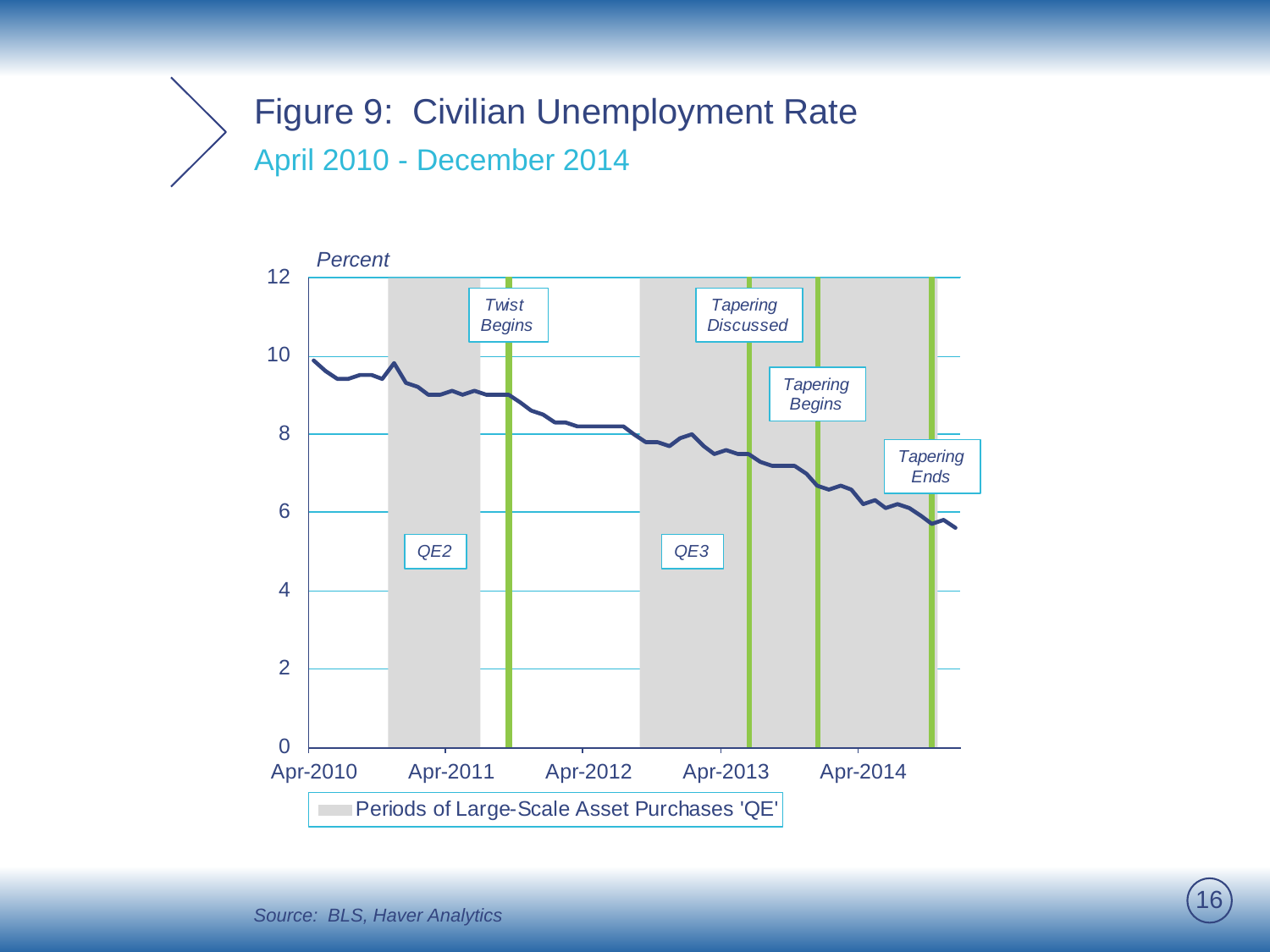Figure 10: Inflation Rate: Change in Core Personal Consumption Expenditures Price Index April 2010 - December 2014

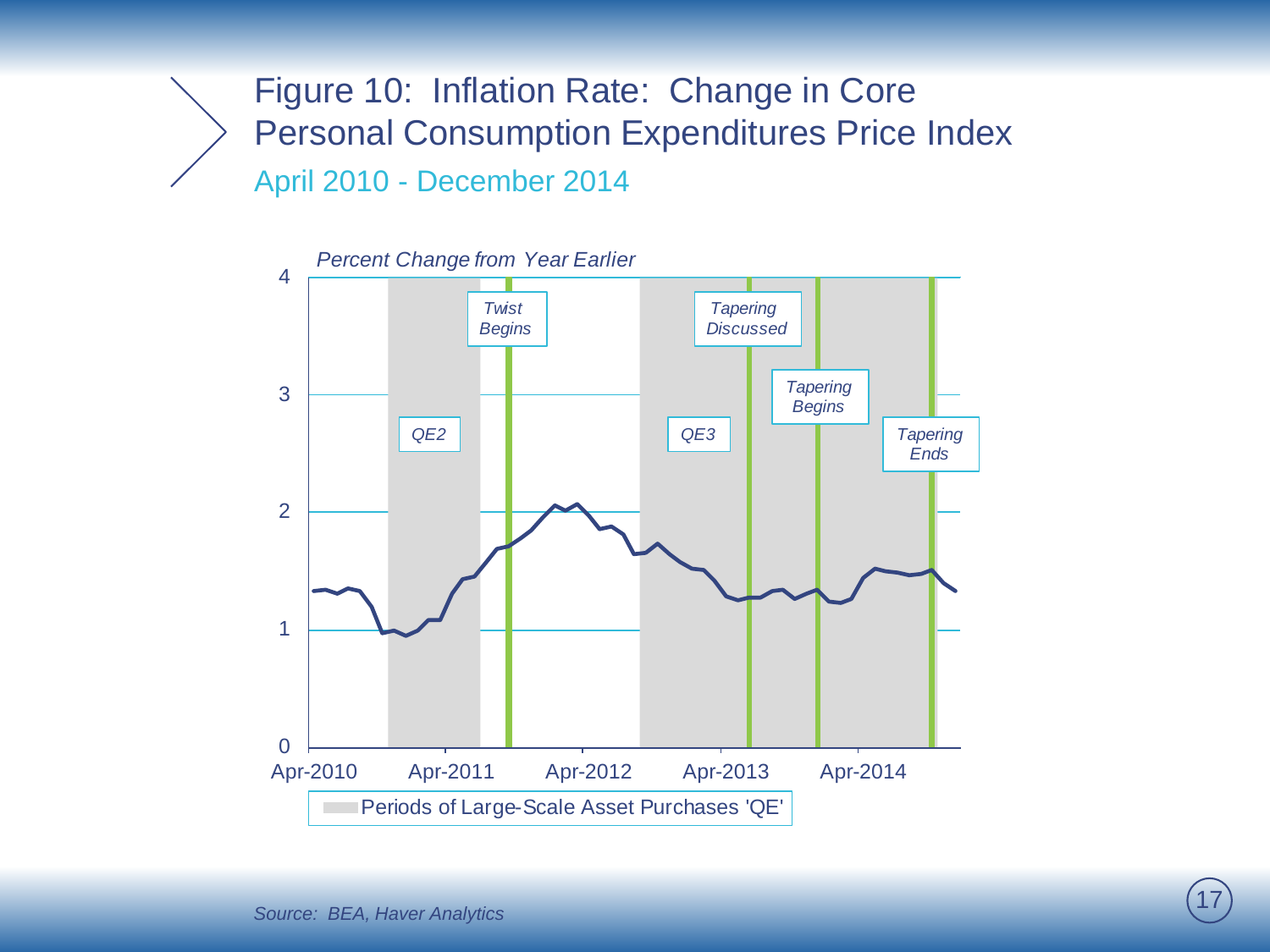

- ▶ The presence of full employment in the Fed's dual mandate, and the pain felt in U.S. labor markets, coupled with core inflation below 2 percent, provided plenty of support for aggressive policy actions
- $\triangleright$  QE2
	- $\triangleright$  Limited in scope fixed purchase amount
	- ▶ Not communicated in a manner tied to goals
	- ▶ Focused on Treasury securities rather than areas with larger spreads, such as mortgages
	- $\triangleright$  As a result limited impact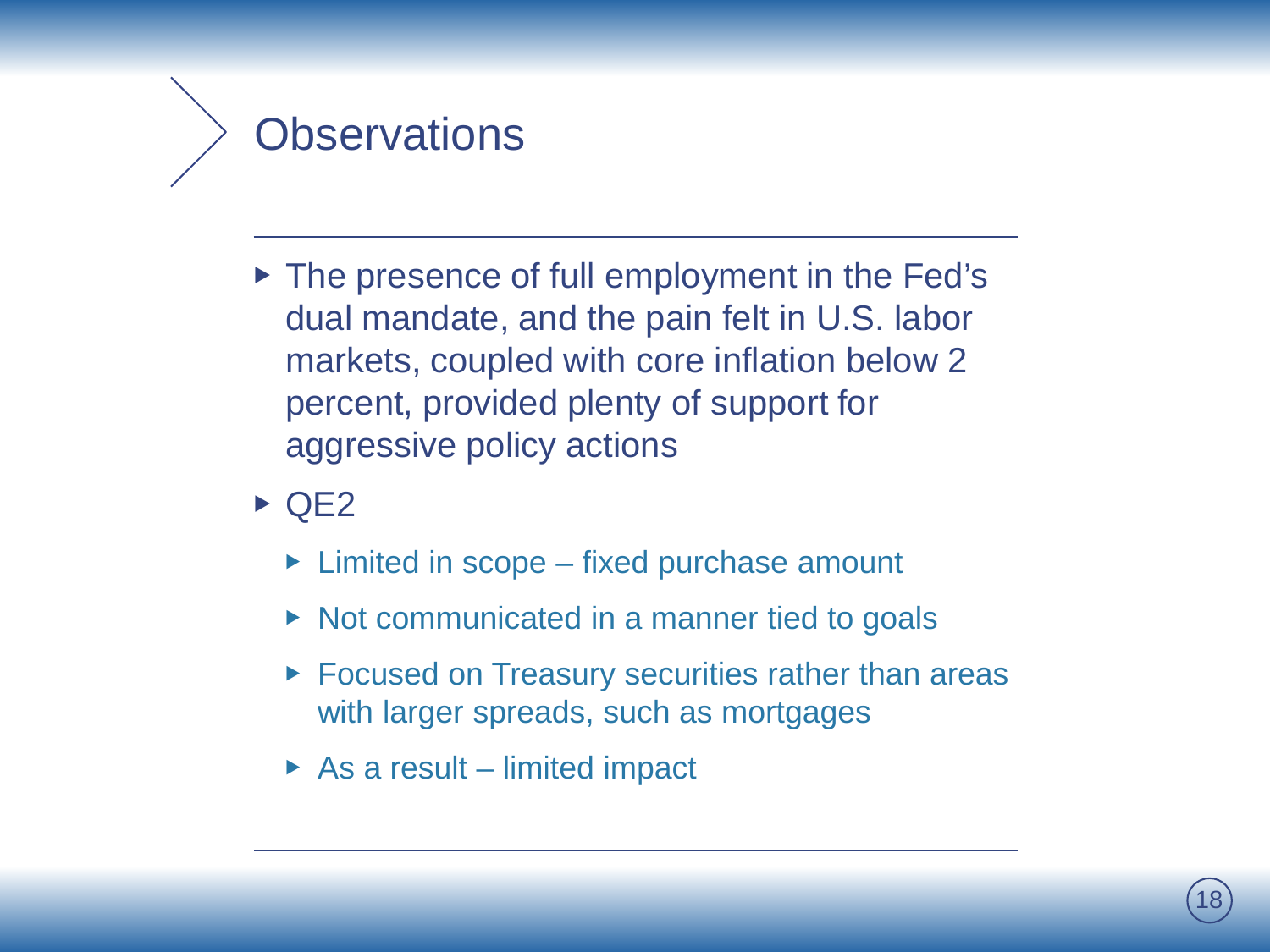

- ▶ QE3 was limited only by the progress made against goals
	- ▶ Purchases were open-ended
	- ▶ Communication was firmly tied to goals
	- ▶ It included areas with larger spreads, such as mortgages
- ▶ Both financial variables and real variables showed improvement with this program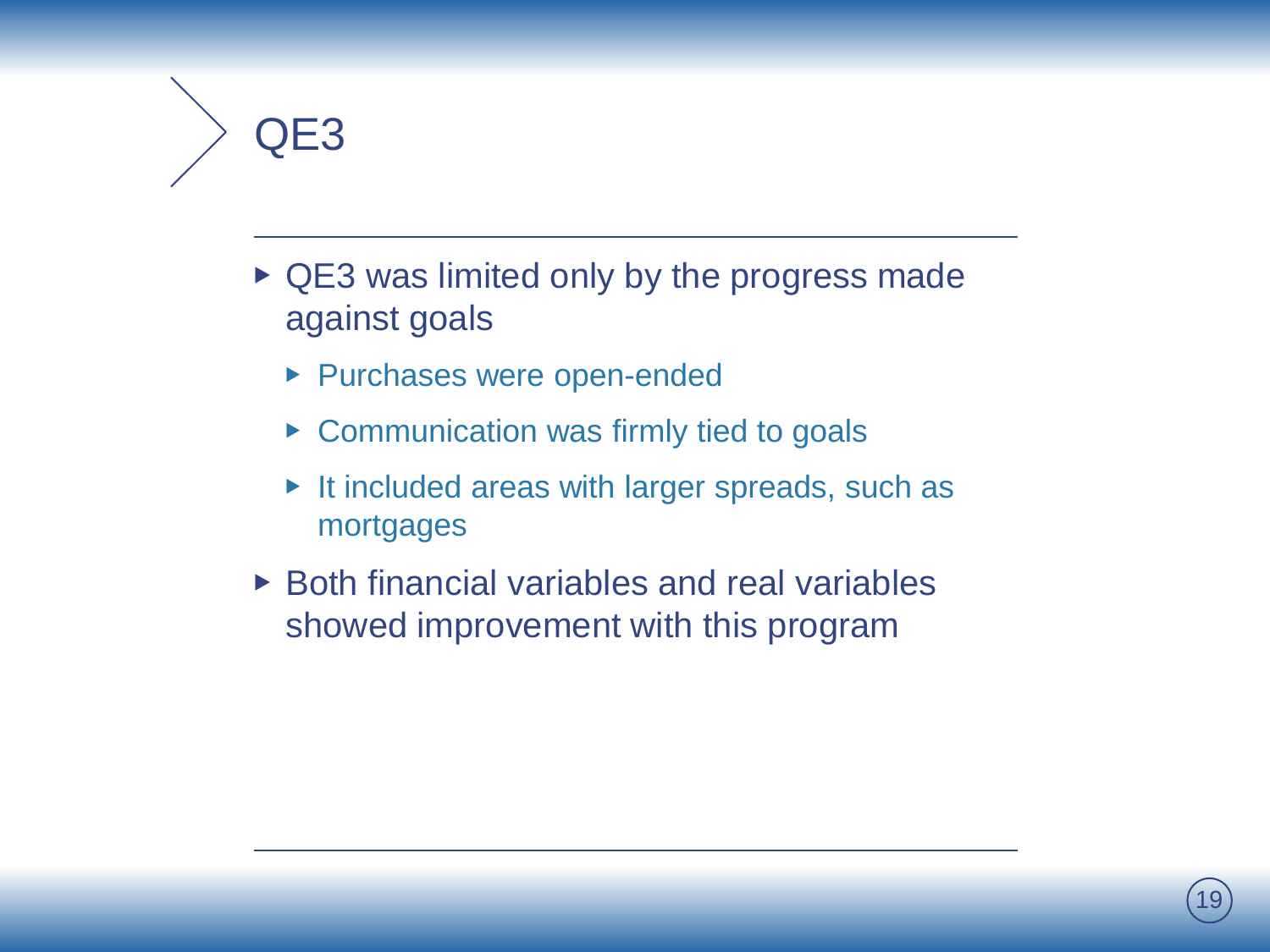

- ▶ Policy should not be focused on progress from where we have been
- ▶ Policy should instead be focused on meeting the ultimate goals in a timely fashion
- ▶ At this time, there is insufficient evidence that U.S. inflation is clearly trending toward the 2 percent goal
- ▶ A policy of patience in the U.S. continues to be appropriate
- ▶ There are asymmetric costs and challenges, given that the U.S. remains at the zero lower bound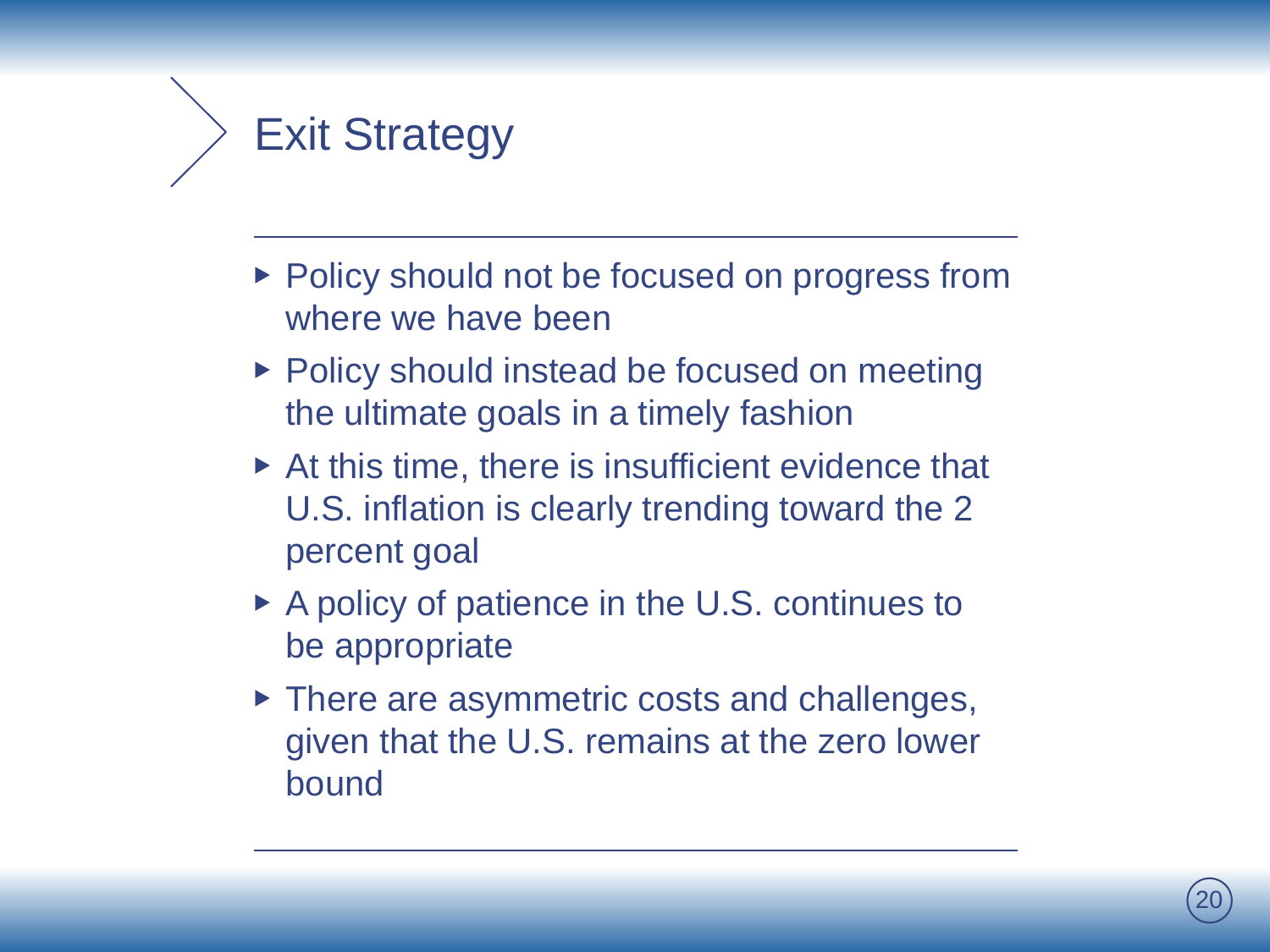Figure 11: Employment Cost Index for Total Compensation for Private Industry Workers by Occupational Group

2001:Q1 - 2014:Q4